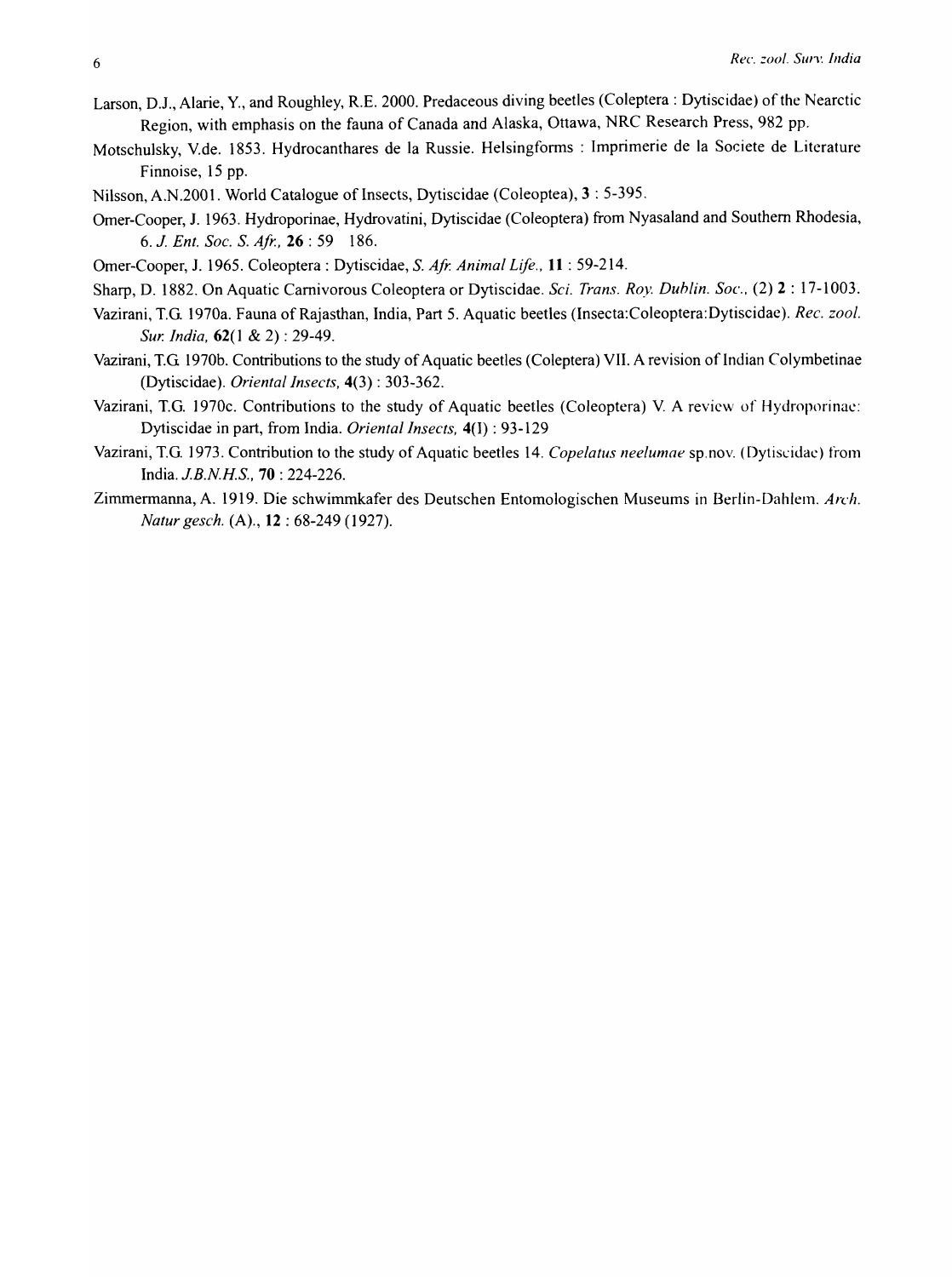

Rec. zool. Surv. *India*: 111(Part-2): 7-21, 2011

# **POPULATION FLUCTUATION OF** SOIL ARTHROPODS **IN RELATION TO EDAPHIC FACTORS IN CULTIVATED AND NON-CULTIVATED PLOTS AT KHARDAH, NORTH 24-PARGANAS, WEST BENGAL - A PRELIMINARY STUDY**

POULAMI PAUL\*, A. K. SANYAL AND DHIRA DEY\*

Zoological Survey of *India, 'M' Block, New Alipore, Kolkata-700 053* \*Deparllll<!llt q/ *Zoolo61J:* ~7(~}'asagar *College,* 6, *Sankar Ghosh Lane, Kolkata 700006* 

#### **INTRODUCTION**

Soil is a decomposition product, the solid phase of which has two main constituents, one is the mineral material and the other is the organic material. The vcgctation growing in the soil provides the organic material that remains closely associated with the mineral part of the soil. The soil microarthropods which are dominant and most important biotic component of soil ecosystem, playa major role in decomposition of the organic matter (Wallwork, 1970). Considering the great role played by various groups of arthropods, many researchers in India had taken up the studies on soil arthropods in different vegetation sites and agricultural fields. A good number of workers also conducted studies to understand the relationship between soil microarthropods and different edaphic factors.

The earliest work on soil fauna was done by Diem  $(1903)$ . Cameron  $(1913)$  first carried out the survey of soil insects. Later in 1917 he first pointed out the environmental condition may cause differences in the faunal make-up in two types of grasslands. Buckle (1921) said that growth of vegetation affects the growth of fauna. Thomson (1924) while working on a piece of grassland observed that collembola and acarina were the dominant groups among other soil fauna with maximum population in winter months. Frenzell (1936) found that the soil moisture had a direct role on the fluctuation of the faunal population. He recorded maximum population of soil organjsms in early winter and early spring while the minimum in mid winter and mid summer.

Hammer (1944, 1953) observed soil faunal population was negatively correlated with the soil moisture. Macfadyen (1952) found the population to be maximum in winter and that too in the upper layer of the soil. Davis and Murphy (1961) observed that soil factors like pH, organic carbon and moisture could exert a triggering effect on soil animals. Edwards and Lofty (1969) observed that more drastic population fluctuation of soil microarthropods could be expected from effects of cultivation and addition of organic manure. Edwards and Lofty ( 1974) while studying the impact of organic manure and the other factors on the invertebrate fauna of grassland, observed that the total collembolan population was little affected by the level of nitrogen. In their opinion Collembola as a whole was influenced by soil pH than mites.

Notable researches have been done by several workers in West Bengal. Choudhuri and Banerjee (1975, 1977) reported a strong positive correlation between the collembolan population and moisture content of soil. According to Singh and Pillai (1975) the Oribatid mites were predominant in the soil with a higher content of organic matter while Prostigmatid mites were dominant in the soil deficient in organic matter. The study of soil mesofauna in a grassland ecosystem by Pillai and Singh (1977) revealed the occurrence of two population peaks of mesofauna, one in the rainy season and the other in the winter season. According to them the contents of moisture and organic matter in the soil played significant role on the population fluctuation of microarthropods. Bhattacharya and Joy (1978), Bhattacharya and Roychowdhury (1979), Bhattacharya *et al.* (1980), Ghatak and Roy (1981), Sanyal (1981, 1982, 1994), Hazra and Sanyal (1989), Sengupta and Sanyal (1991), Sanyal and Sarkar (1993), Sanyal *et al.* (1999), Roy *et al.* (2004) reported their observations on soil arthropod population in uncultivated and cultivated lands in West Bengal.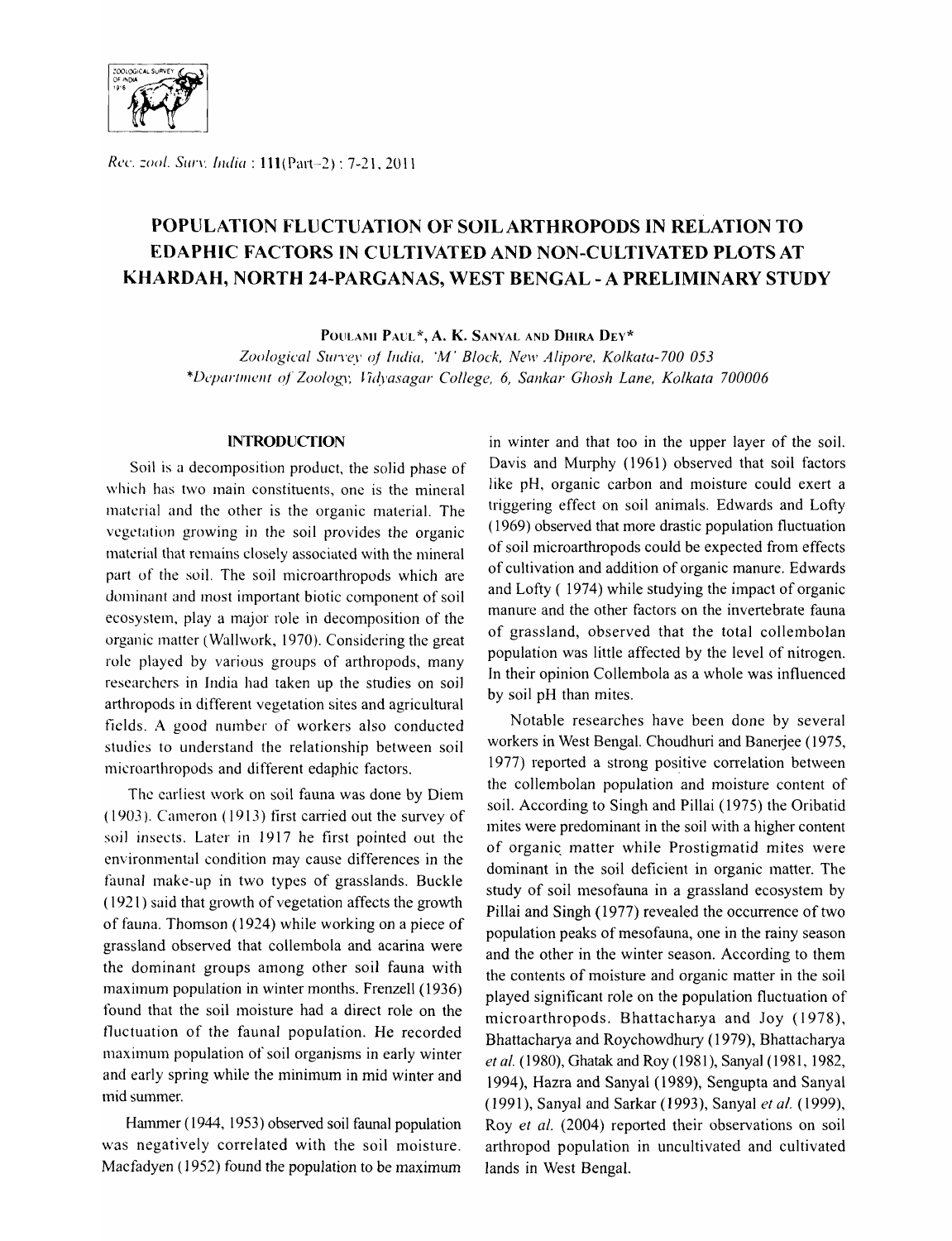In the present study an attempt has bcen made to investigate soil microarthropod population and seasonal tluctuations and their relationship with soil moisture, temperature and pH in two sites, one uncultivated and another cultivated having different crops in different seasons.

#### **SITE DESCRIPTION**

Two sites, one cultivated and the other noncultivated were selected in this study. Both the sites were located at Khardah, North 24-Parganas, West Bengal (Map - 1). The Barrackpore Trunk road runs about  $\frac{1}{4}$  km away from the site on eastern side and the river Ganges runs very near on the western side. Soils of both the sites were gangetic alluvial in nature, blackish grey in colour and clay-loam in texture.

# I. *Non-cultivated site (P* 1)

The sampling site was non-cultivated and undisturbed. A dumping ground of household wastes was present a little away from the site. It included two sampling plots each 10 meters square in size.

The site was covered with grasses such as *Cynodon*  dactylon and *Brachiaria* sp. Some seasonal herbs like *Lantana* sp., *Urinea* sp., *Clerodendron* sp .. *Amaranthas sp., Solanum sp., Ipomoea sp. and Croton* sp. were also found at this site. The plot also contained fallen leaves and twigs of trees. Soil was rich in humus content. Shade was found to prevail there in some parts of the day (Fig.  $1 \& 2$ ).

#### II. *Cultivated site (P2)*

The site situated near the first one was separated by a brick wall. During the study, the site contained cultivated plants like coriander, mustard *(Brassica* sp.), potato, tomato, etc. Besides these vegetations some garden flower plants like ganda, dhalia, astar, cosmos, etc. were also present in the field. The site was manured by cow-dung only. Insecticides were not used on the vegetation. Plots were watered frequently particularly in winter and summer months. The site was covered with grasses and some wild plants; cut grasses and bamboo logs were also found dumped here and there in the site. The site was divided into two sampling plots each 10 meters square in size (Fig. 3).

# MATERIALS AND **METHODS**

# A. *Collection of Soil sample:*

A total number of 120 soil samples were drawn from 4 plots in 2 sampling sites at monthly interval over a period of six months that is from November 2007 to April 2007 @ 5 samples/month/plot. The undisturbed soil samples wcrc drawn at random using stainless steel cores with an internal diameter of 5cm. Each soil core was 25 squarc cm in surface area and 10 cm in depth.

## B. *Extraction of soil arthropods*:

The cxtraction of soil samples was done by Tullgren funnel apparatus as modified by Macfadyen (1953). Thc soil samples were kept under extraction for 72 hours. The extracted soil arthropods were then sorted out into different groups under stereoscopic binocular microscope and counted. The adult and comparatively large sized arthropods were collected by hand picking method. All the collected specimens were preserved in separate glass vials containing 70% alcohol for further study.

C. *Recording and analysis of soil factors :* 

Soil thermometer was used to record the tcmperaturc of the soil. pH of the soil was detennined by the electronic pH meter. Moisture of the soil sample was measured by the "Oven dry method" (Dowdeswell, 1959) and expressed in percentage of weight difference before and after the soil samples were dried for 4 hours at 105° C.

#### **RESULTS**

# I. *Analysis of Edaphic factors: a) pH*

### *Site* PI *(NOll-cultivated site)*

Soil pH (Table-I) ranged from 5.3 to 6.9. It was maximum in the month of January  $(6.9)$  and gradually reduced in the months of March (5.5) and April (5.3).

# *Site P2 (Cultivated site)*

Soil pH (Table-2) ranged from 5.2 to 6.2. Therc were records of 6.1 to 6.2 in the months of January and February but decreased to 5.7 and 5.2 in March and April respectively.

The pH was observed slightly low in the cultivated site.

#### b) *Moisture*

#### *Site* PI *(NOll-cultivated site)*

Soil moisture content (Table-1) ranged from 29.70% to  $21.50\%$ . The value was maximum in February 29.70%, nearly  $26.70\%$  to  $27.80\%$  in the months of January and November. The value gradually reduced in the months of March  $(23.40\%)$  and April  $(21.50\%)$ .

# *Site P2 (Cultivated site)*

Soil moisture content (Table-2) ranged from 29.40% to 24.4%. Maximum amount of moisture content was recorded in the month of February and almost similar concentrations were recorded in November  $(27.70\%)$ ,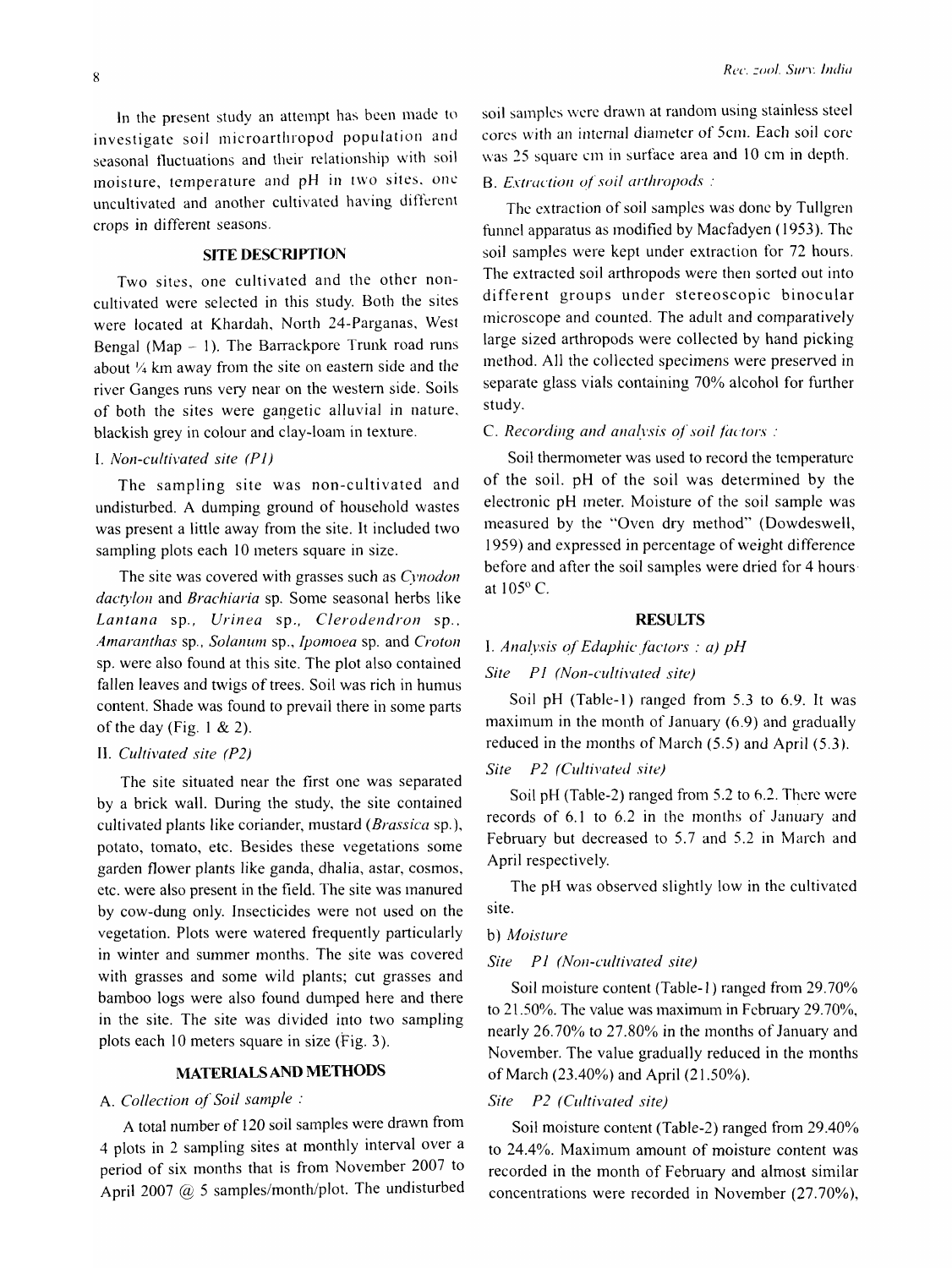| Sl.              | <b>Arthropods</b>  | <b>November</b> | <b>December</b> | <b>January</b> | February       | March      | April          |  |
|------------------|--------------------|-----------------|-----------------|----------------|----------------|------------|----------------|--|
| No.              | and soil           | Arthropod/      | Arthropod/      | Arthropod/     | Arthropod/     | Arthropod/ | Arthropod/     |  |
|                  | factors            | month           | month           | month          | month          | month      | month          |  |
|                  |                    | Mean no.        | Mean no.        | Mean no.       | Mean no.       | Mean no.   | Mean no.       |  |
|                  |                    | (%)             | (%)             | $(\%)$         | (%)            | (%)        | (%)            |  |
| 1.               | Acarina            | 34              | 42              | 66             | 72             | 35         | 28             |  |
|                  |                    | (12.27)         | (15.16)         | (23.82)        | (25.99)        | (12.63)    | (10.10)        |  |
| $\overline{2}$ . | Collembola         | 57              | 101             | 112            | 121            | 53         | 42             |  |
|                  |                    | (11.72)         | (20.78)         | (23.04)        | (24.89)        | (10.90)    | (8.64)         |  |
| 3.               | Hymenoptera        | 12              | 15              | 26             | 30             | 21         | 20             |  |
|                  |                    | (9.67)          | (12.09)         | (20.96)        | (24.79)        | (16.93)    | (16.12)        |  |
| $\overline{4}$ . | Coleoptera         | 15              | 16              | 22             | 31             | 18         | 14             |  |
|                  |                    | (12.93)         | (13.79)         | (18.96)        | (26.72)        | (16.51)    | (12.06)        |  |
| 5.               | Diptera            | $\overline{2}$  | 3               | $\overline{4}$ | 22             | 27         | 32             |  |
|                  |                    | (2.2)           | (3.3)           | (4.4)          | (24.44)        | (30)       | (35.55)        |  |
| 6.               | Insect larvae      | 20              | 26              | 37             | 42             | 11         | 13             |  |
|                  |                    | (13.42)         | (17.44)         | (24.83)        | (28.18)        | (7.38)     | (8.72)         |  |
| 7.               | Others             | $\overline{7}$  | 11              | 9              | $\overline{7}$ | 5          | $\overline{2}$ |  |
|                  |                    | (3.19)          | (26.82)         | (21.95)        | (17.07)        | (12.19)    | (4.87)         |  |
| 8.               | pH                 | 6.3             | 6.2             | 6.9            | 6.8            | 5.5        | 5.3            |  |
| 9 <sub>1</sub>   | Moisture $(\%)$    | 27.80           | 24.30           | 26.70          | 29.70          | 23.50      | 21.50          |  |
| 10.              | Temperature<br>(C) | 28.00           | 22.30           | 21.50          | 24.60          | 33.50      | 34.00          |  |

Table-I: Showing mean no. of individuals group of arthropod/month and their percentage/month at sampling site P1 (undisturbed and non-cultivated plots) from November 2007-April 2008

January (27.20%) and March ( $27.30%$ ) with minimum in the month of April i.e.  $25.00\%$ .

The percentage of soil moisture content was recorded as slightly high in cultivated site (P2).

# c) Temperature

#### *Site P1 (Non-cultivated site)*

Soil temperature (Table-I) ranged from 21.5°C to  $34.0^{\circ}$ C. Mximum temperature was recorded in the months of March and April and minimum in January  $(21.5^{\circ}C)$ .

#### *Site P2 (Cultivated site)*

Soil temperature (Table-2) ranged from 22°C (January) to 33.7°C. The months of March (32.5°C) and April (33.0°C) showed nearly same temperature.

The result indicated more or less similar range of temperature in the two sites.

#### II. *Faunal make-up:*

A total number of 1283 arthropods belonging to 9 different groups namely Acarina, Collembola,

Hymenoptera, Coleoptera, Diptera, Psocoptera, Hemiptera, Diplura and Isoptera were collected. As the number of specimen of Psocoptera, Hemiptera, Diplura and Isoptera was low, these 4 groups were jointly considered here as 'others' The quantitative difference in arthropod population showed that site PI was rich (1283) in fauna than P2 (796) (Tables 1,2). Collembola was recorded as most dominant group ( $P1 = 486$  and P2  $=$  374) in both the sites. They contained 37.87  $\%$  and 46.98 % of the total arthropod population recorded from sites PI and P2 respectively. The other faunal groups like Acarina (21.59 %), Hymenoptera (9.66 %), Coleoptera (9.04  $\%$ ) and Diptera (7.01  $\%$ ) were found to occupy second, third, fourth and fifth position repetitively in PI site. In P2 site Hymenoptera (26.13 %), Acarina (12.06 %), Coleoptera (5.65 %) and Diptera (2.51 %) were found to occupy second, third, fourth and fifth position repetitively. The ants were the main components of Hymenopteran insects recovered intheP 1 and P2 sites. Different insect larvae collected in PI and P2 sites were 11.61 % and 3.76 % respectively.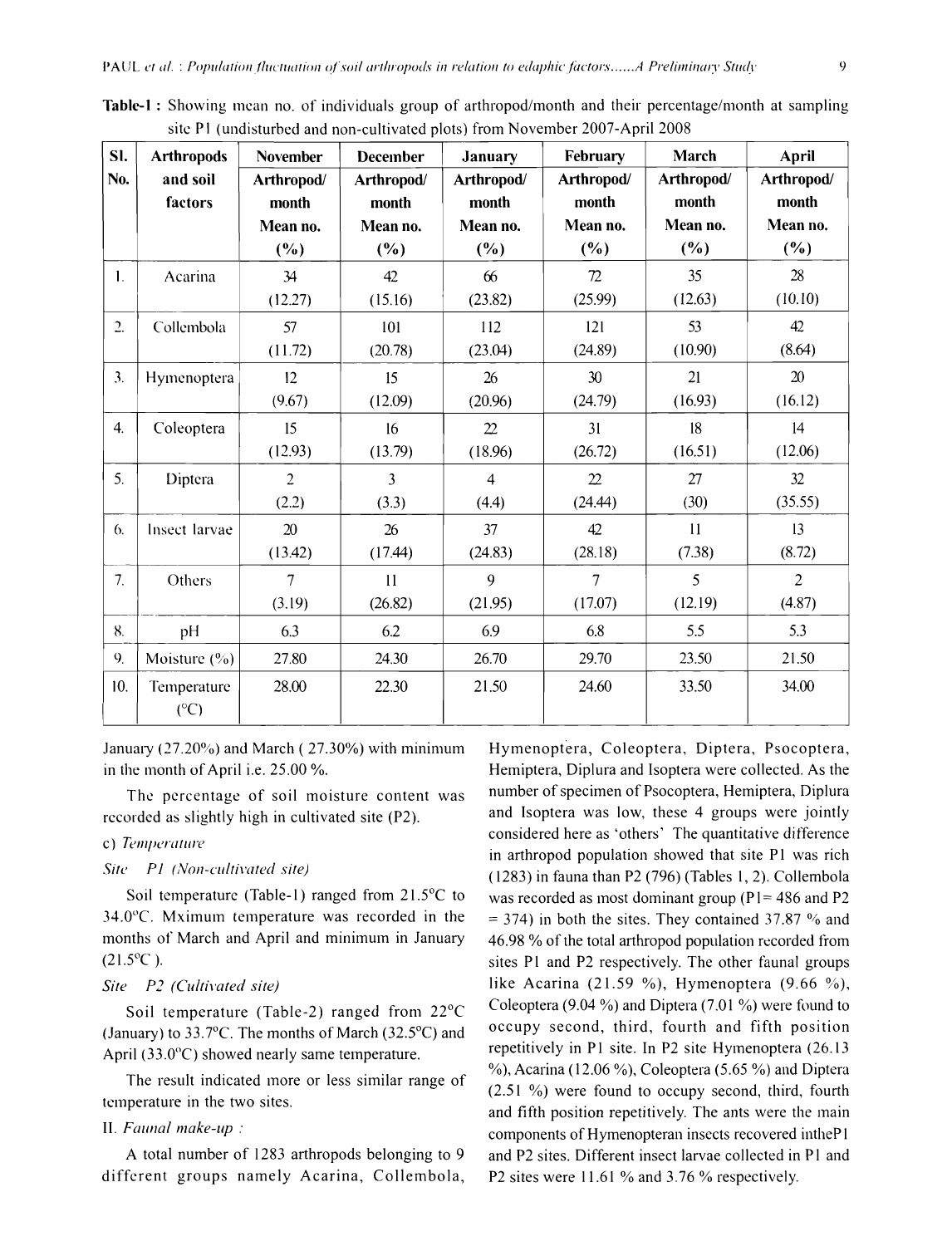| SI.              | <b>Arthropods</b>  | <b>November</b> | <b>December</b> | January        | February       | March          | <b>April</b><br>Arthropod/ |  |
|------------------|--------------------|-----------------|-----------------|----------------|----------------|----------------|----------------------------|--|
| No.              | and soil           | Arthropod/      | Arthropod/      | Arthropod/     | Arthropod/     | Arthropod/     |                            |  |
|                  | factors            | month           | month           | month          | month          | month          | month                      |  |
|                  |                    | Mean no.        | Mean no.        | Mean no.       | Mean no.       | Mean no.       | Mean no.                   |  |
|                  |                    | (%)             | (%)             | (%)            | (%)            | $(\%)$         | (%)                        |  |
| $\mathbf{1}$ .   | Acarina            | 19              | 16              | 27             | $\mathfrak{D}$ | 9              | $\overline{3}$             |  |
|                  |                    | (19.79)         | (16.66)         | (28.12)        | (22.9)         | (9.3)          | (3.12)                     |  |
| 2.               | Collembola         | 55              | 67              | 92             | %              | 33             | 31                         |  |
|                  |                    | (14.70)         | (17.91)         | (24.59)        | (25.66)        | (8.82)         | (8.28)                     |  |
| $\overline{3}$ . | Hymenoptera        | 21              | 26              | 37             | 49             | 33             | 42                         |  |
|                  |                    | (10.09)         | (12.50)         | (17.78)        | (23.55)        | (15.86)        | (20.14)                    |  |
| 4.               | Coleoptera         | $\overline{5}$  | $\overline{4}$  | 11             | 12             | $\overline{7}$ | 6                          |  |
|                  |                    | (11.11)         | (8.88)          | (24.44)        | (26.66)        | (15.55)        | (13.33)                    |  |
| 5.               | Diptera            | $\overline{4}$  | $\overline{2}$  | 1              | $\overline{3}$ | $\overline{4}$ | 6                          |  |
|                  |                    | (20)            | (10)            | (5)            | (15)           | (20)           | (30)                       |  |
| 6.               | Insect larvae      | 5               | $\overline{4}$  | 9              | 5              | 3              | $\overline{4}$             |  |
|                  |                    | (16.66)         | (13.33)         | (30)           | (16.66)        | (10)           | (13.33)                    |  |
| 7.               | Others             | $\overline{2}$  | $\overline{4}$  | 6              | 6              | $\overline{2}$ | $\overline{3}$             |  |
|                  |                    | (8.69)          | (17.39)         | (26.08)        | (26.08)        | (8.69)         | (13.04)                    |  |
| 8.               | pH                 | 6.1             | 5.9             | 6.1            | 6.2            | 5.7            | 5.2                        |  |
| 9.               | Moisture $(\% )$   | 27.7            | 24.4            | 27.2           | 29.4           | 27.3           | 25                         |  |
| 10.              | Temperature<br>(C) | 27.50           | 24              | $\mathfrak{D}$ | 24.20          | 32.50          | 33.70                      |  |

Table-2 : Showing mean no. of individuals group of arthropod/month and their percentage/month at sampling site P2 (disturbed and cultivated plots) from November 2007-April 2008

Table 3 : Showing individuals group of arthropods and their monthly population (%) at sampling site PI (noncultivated and undisturbed) and P2 (disturbed and cultivated) at Khardah from November 2007-April 2008

|          | <b>Group of Arthropods</b> |       |                |       |                |       |                |      |                |      |                |      |                |                |
|----------|----------------------------|-------|----------------|-------|----------------|-------|----------------|------|----------------|------|----------------|------|----------------|----------------|
|          | Acarina                    |       | Collembola     |       | Hymenoptera    |       | Coleoptera     |      | Diptera        |      | Insect larvae  |      | Others         |                |
| Months   | P1                         | P2    | P <sub>1</sub> | P2    | P <sub>1</sub> | P2    | P <sub>1</sub> | P2   | P <sub>1</sub> | P2   | P <sub>1</sub> | P2   | P <sub>1</sub> | P <sub>2</sub> |
| November | 23.12                      | 17.11 | 38.77          | 49.54 | 8.16           | 18.91 | 10.20          | 4.50 | 1.36           | 3.60 | 13.60          | 4.50 | 4.76           | 1.80           |
| December | 19.62                      | 13    | 47.19          | 54.47 | 7              | 21.13 | 7.47           | 3.25 | 1.40           | 1.62 | 12.14          | 3.25 | 5.14           | 3.25           |
| January  | 23.91                      | 14.75 | 40.57          | 50.27 | 9.42           | 20.21 | 7.97           | 6.01 | 1.44           | 0.54 | 13.40          | 4.91 | 3.26           | 3.27           |
| February | 22.15                      | 11.39 | 37.23          | 49.74 | 9.23           | 25.38 | 9.58           | 6.21 | 6.76           | 1.55 | 12.92          | 2.59 | 2.15           | 3.10           |
| March    | 20.58                      | 9.80  | 31.17          | 36.26 | 12.35          | 36.26 | 10.58          | 7.69 | 15.88          | 4.39 | 6.47           | 3.29 | 2.94           | 2.19           |
| April    | 18.54                      | 3.15  | 27.81          | 32.63 | 13.24          | 44.24 | 9.27           | 6.31 | 21.19          | 6.31 | 8.60           | 4.21 | 4.32           | 3.15           |

# III. *Population fluctuation :*

In comparing the faunal composition in two sites, it was found that percentage (46.98 %) of collembolan population in P2 site was higher compared to  $(37.87\%)$ 

P1 site. Similarly Hymenopteran population was more in percentage in P2 site  $(26.13\%)$  than P1 site  $(9.66\%)$ . In all other groups like Acarina, Diptera, Coleoptera and Insect larvae the percentage of population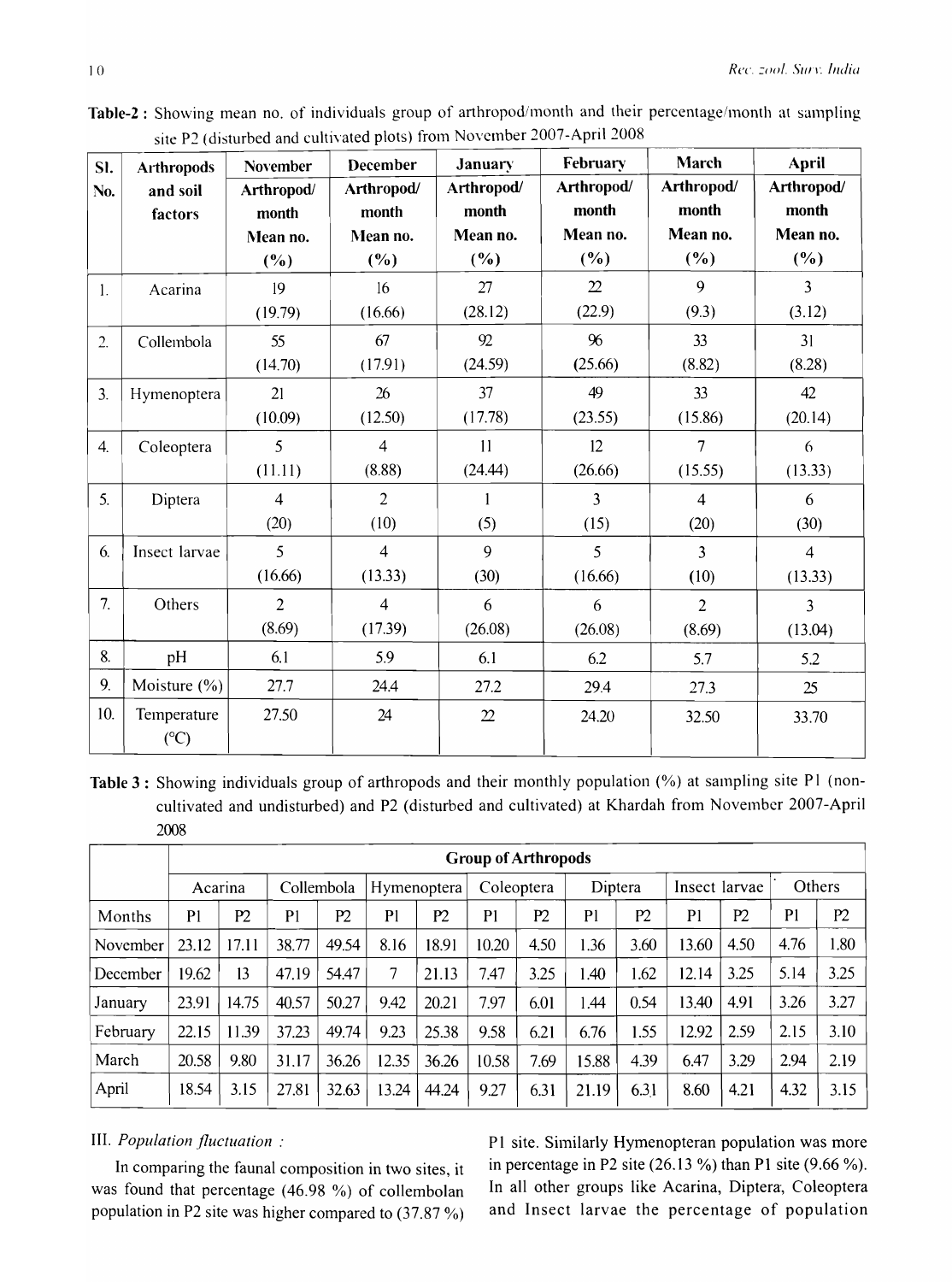PAUL et al. : Population fluctuation of soil arthropods in relation to edaphic factors ...... A Preliminary Study





Figs. 1. Non Cultivated Site.

Figs. 2. Non Cultivated Site.



Fig. 3. Cultivated Site.



Fig. 4 Pie chart depicting Arthropod population (%) in November in Cultivated and Non-Cultivated plots.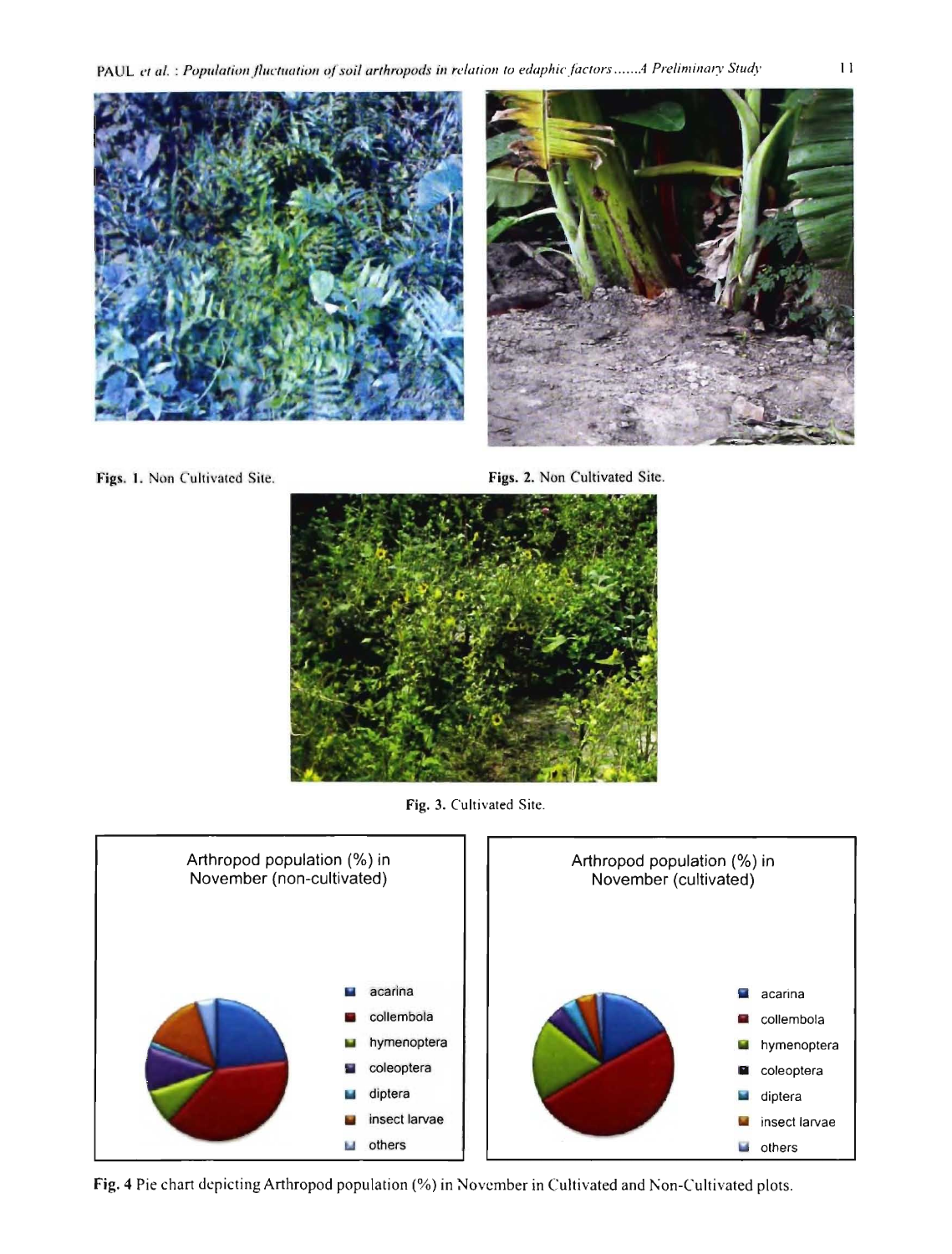

Fig. 5 Pie chart showing Arthropod population (&) in December in Cultivated and Non-Cultivated plots.



Fig. 6 Pic chart showing Arthropod population  $(x)$  in January between Cultivated and Non-Cultivated plots



Fig. 7 Pie chart showing Arthropod population (%) in February between Cultivated and Non-Cultivated plots.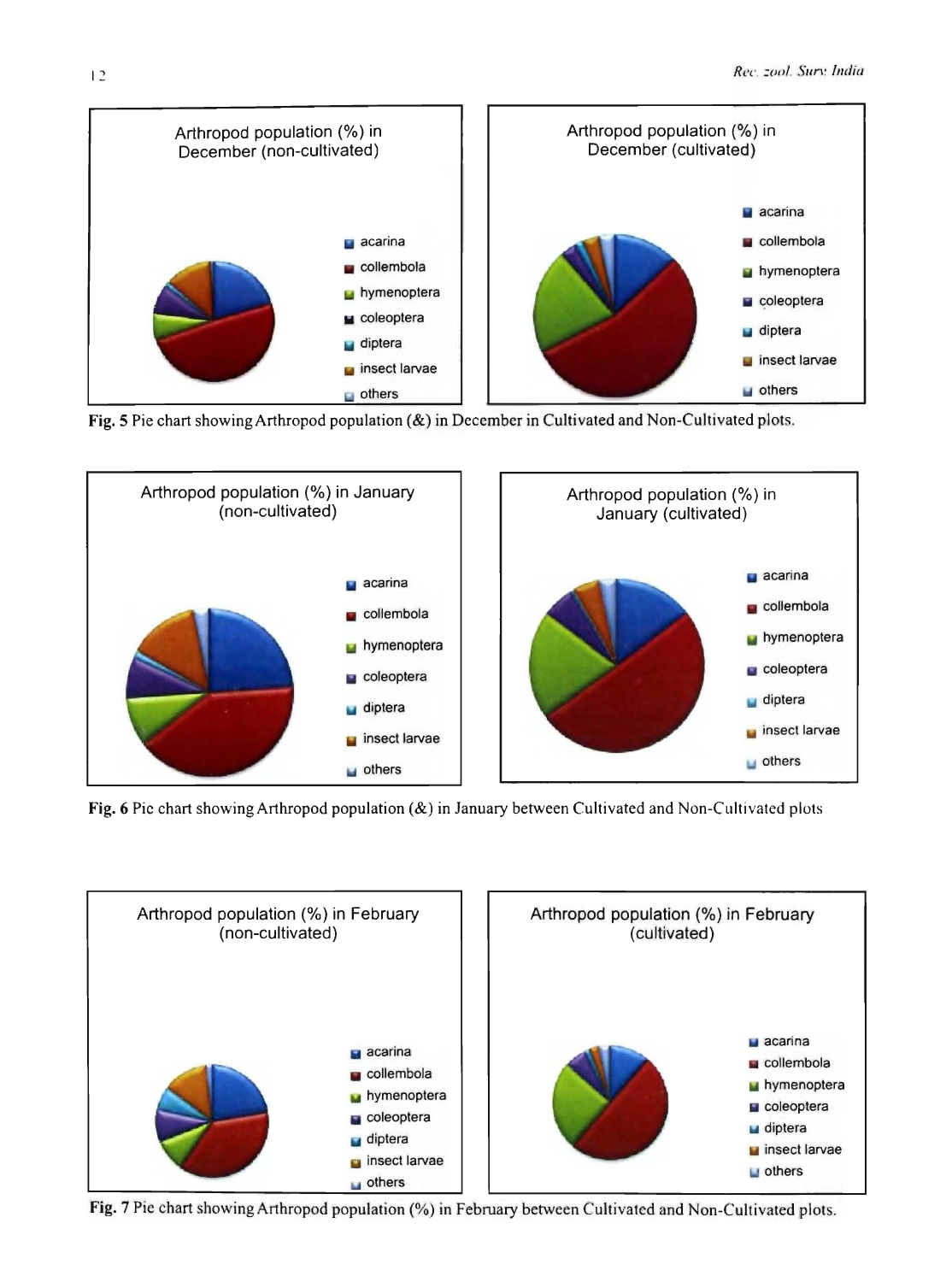





Fig. 9 Pie chart showing Arthropod population (%) in April in Cultivated and Non-Cultivated plots.







Cultivated plot

Fig. 10 Comparative study of arthropods in Cultivated (P2) and Non-Cultivated (P1) plots from November to April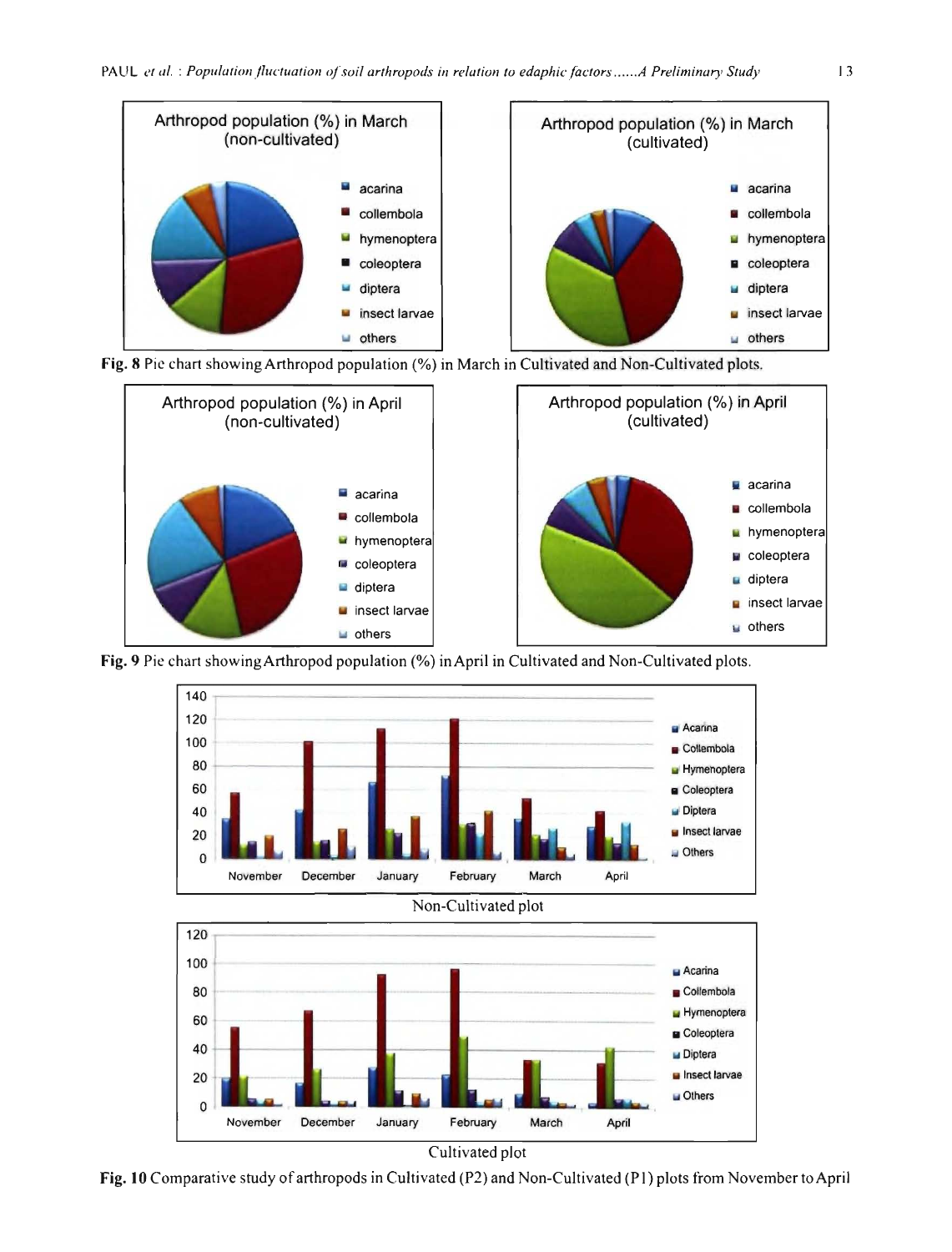



Comparative study of Collembola

Fig. 11 Comparative study of Acarian and Collembola between Cultivated (P2) and Non-Cultivated (P1) plots from November to April



Comparative study of Hymenoptera



Comparative study of Colcoptera

Fig. 12 Comparative study of Hymenoptera and Coleoptera between Cultivated (P2) and Non-Cultivated (P1) plots from November to April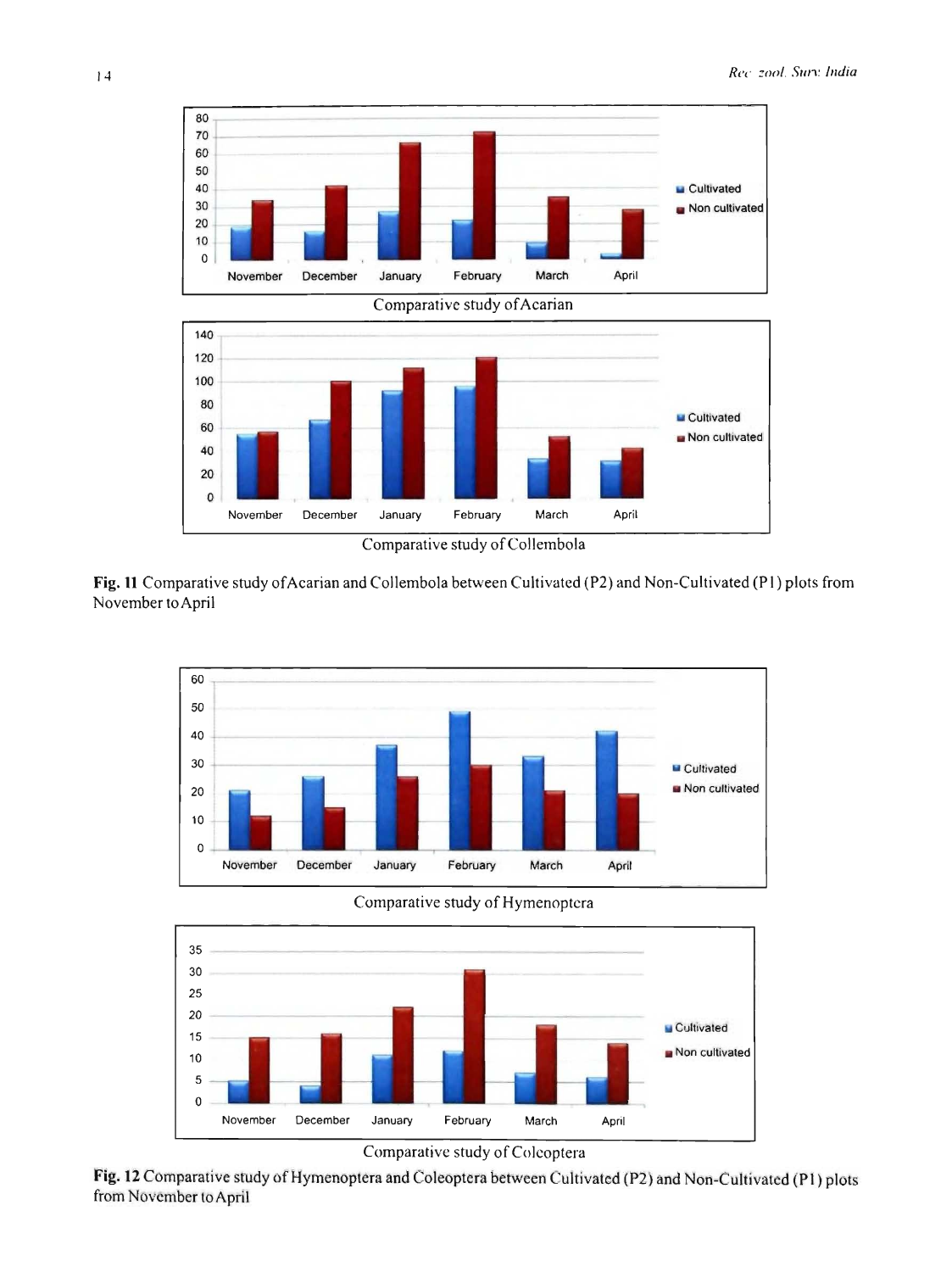



Comparative study of Insect Larvae



Comparative study of Anthropods





Fig. 14 Population function of Acarina.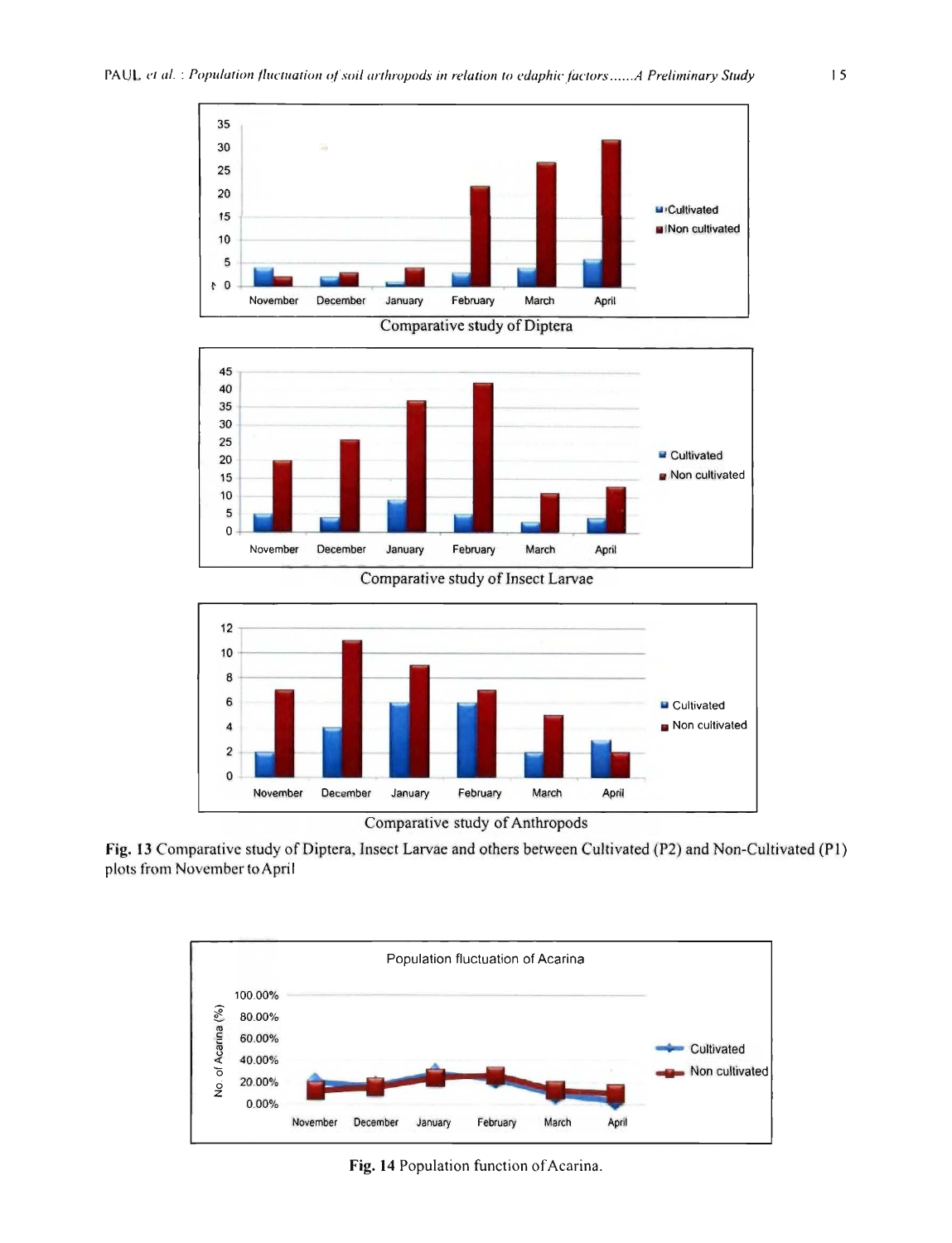











Fig. 18 Population function of Diptera.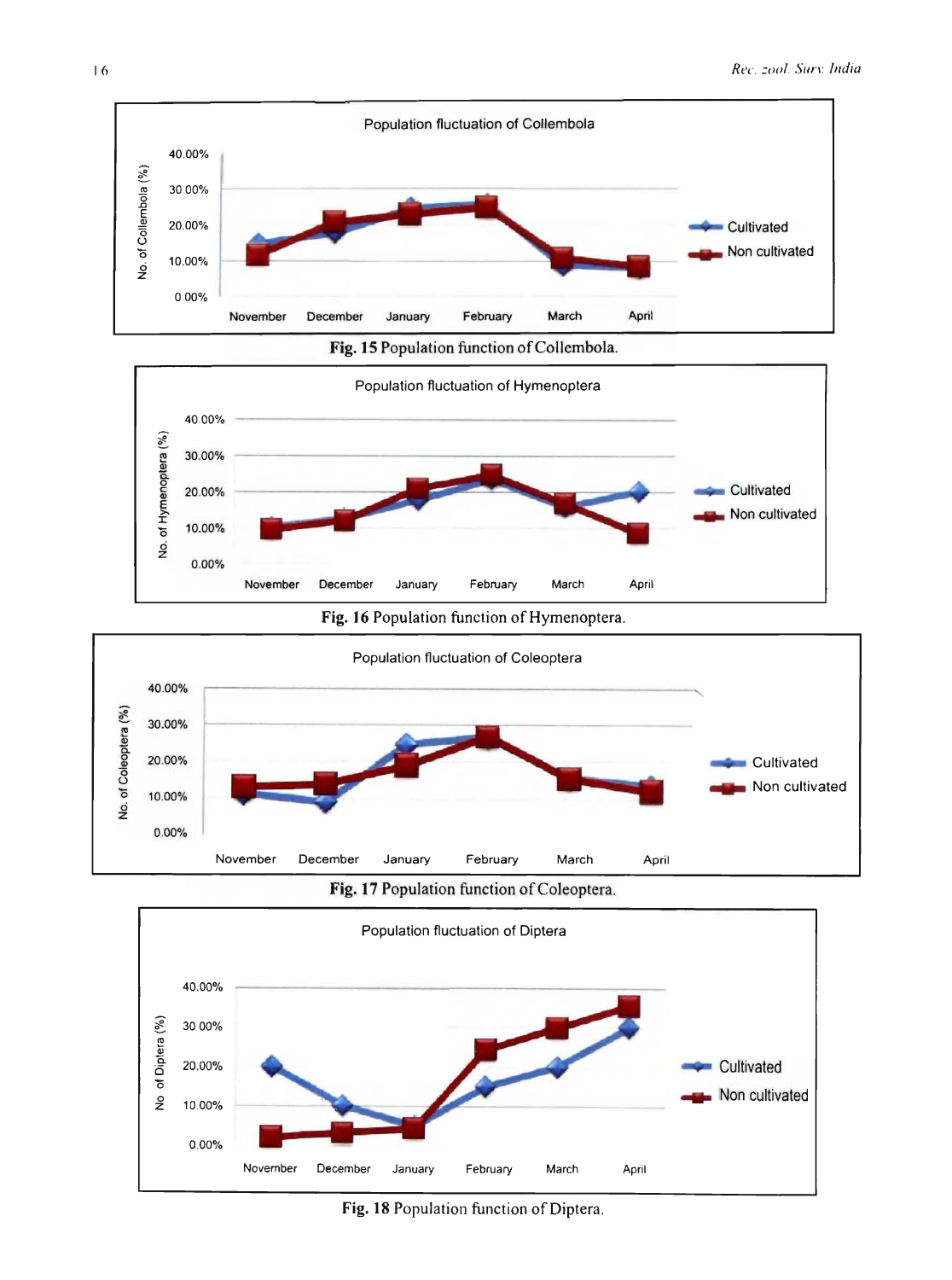

Fig. 19 Population function of Insect Larvae.



Fig. 20 Population function of Anthropods.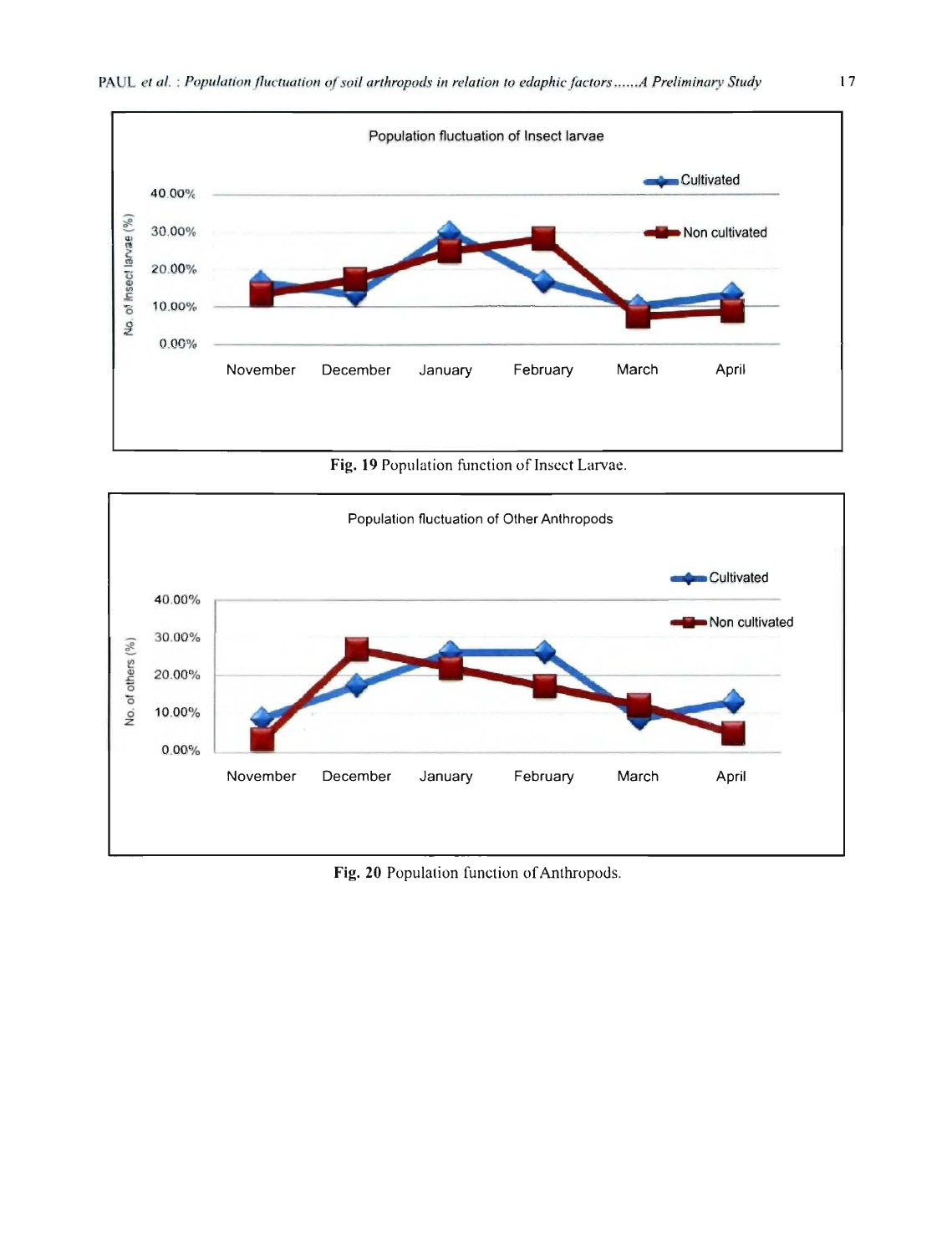| <b>SI. No.</b> |                    | Name of species           | Order          | <b>Family</b>   |
|----------------|--------------------|---------------------------|----------------|-----------------|
|                | <b>ACARINA</b>     |                           |                |                 |
| 1.             | 1.                 | Scheloribates albialatus  | Cryptostigmata | Oribatulidae    |
| 2.             | 2.                 | Oppia yodae               | Cryptostigmata | Oribatulidae    |
| 3.             | 3 <sub>1</sub>     | Tectocepheus vitatus      | Cryptostigmata | Oribatulidae    |
| 4.             | 4.                 | Trichonropoda asaki       | Mesostigmata   | Uropodidae      |
| 5.             | 5.                 | Pachylaelaps dorsalis     | Mesostigmata   | Pachylaelapidae |
|                | <b>COLLEMBOLA</b>  |                           |                |                 |
| 6.             | 1.                 | Entomobrya sp.            | Collembola     | Entomobryidae   |
| 7.             | 2.                 | Lepidocyrtus sp.          | Collembola     | Entomobryidae   |
| 8.             | 3.                 | Isotomurus sp.            | Collembola     | Isotomidae      |
| 9.             | 4.                 | Cryptopygus sp.           | Collembola     | Isotomidae      |
|                | <b>HYMENOPTERA</b> |                           |                |                 |
| 10.            | 1.                 | Solenopsis geminate       | Hymenoptera    | Formicidae      |
| 11.            | 2.                 | Oligomyrmex sp.           | Hymenoptera    | Formicidae      |
| 12.            | 3.                 | Pheiddogeton sp.          | Hymenoptera    | Formicidae      |
| 13.            | 4.                 | Monomorium sp.            | Hymenoptera    | Formicidae      |
| 14.            | 5.                 | Cerapachys sp.            | Hymenoptera    | Formicidae      |
| 15.            | 6.                 | Pachycondyla sp.          | Hymenoptera    | Formicidae      |
| 16.            | 7.                 | Sp. XI                    | Hymenoptera    | Eulophidae      |
| 17.            | 8.                 | Sp. $X2$                  | Hymenoptera    | Eulophidae      |
|                | <b>COLEOPTERA</b>  |                           |                |                 |
| 18.            | $\mathbf{l}$ .     | Cryptophilus sp.          | Coleoptera     | Langureidae     |
| 19.            | 2.                 | Silvanoprus scuticollis   | Coleoptera     | Silvanidae      |
| 20.            | 3.                 | Stilicus pygmacus         | Coleoptera     | Staphylinidae   |
| 21.            | 4.                 | Leptocimus gracilis       | Coleoptera     | Staphylinidae   |
| $22\,$         | 5 <sub>1</sub>     | Lathobuim sp.             | Coleoptera     | Staphylinidae   |
| 23             | 6.                 | Leptocimus sp.            | Coleoptera     | Staphylinidae   |
| 24.            | 7.                 | Lobochilus fortepunctatus | Coleoptera     | Staphylinidae   |
| 25.            | 8.                 | Platylomalus oceanitis    | Coleoptera     | Histeridae      |
| 26.            | 9.                 | Sp.1                      | Coleoptera     | Tenebrionidae   |
| 27.            |                    | 10. Sp. 2                 | Coleoptera     | Carabidae       |
| 28.            |                    | 11. Sp. 3                 | Coleoptera     | Dermestidae     |
|                | <b>DIPTERA</b>     |                           |                |                 |
| 29.            | 1.                 | Lestremia sp.             | Diptera        | Ceidomyidae     |
| 30.            | 2.                 | Sciara sp.                | Diptera        | Sciaridae       |

Table 4: List of Species of different Arthropods collected from soil samples of P1 and P2 plots at Khardah, North 24 Parganas from November 2007 to April 2008

decreased in P2 plots compared to PI plots. In month wise observations on populations of different groups of arthropod, it was found that Acarina, Collembola, Hymenoptera, Coleoptera and Insect larvae were maximum in number in the month of February and slightly less in January and minimum in April (Table-3, Figs. 4-9).

There was a tendency of gradual increase in population of different groups of arthropods from November to February and conversely there was gradual decrease from March to April in P1 site. On the contrary, dipteran population in PI site was maximum in April and minimum in November. There was a tendency of gradual increase in population from November to April (Figs. 10-13).

In P2 plots, monthly observations showed that maximum number of mite specimens and insect larvae were recovered in January where as maximum number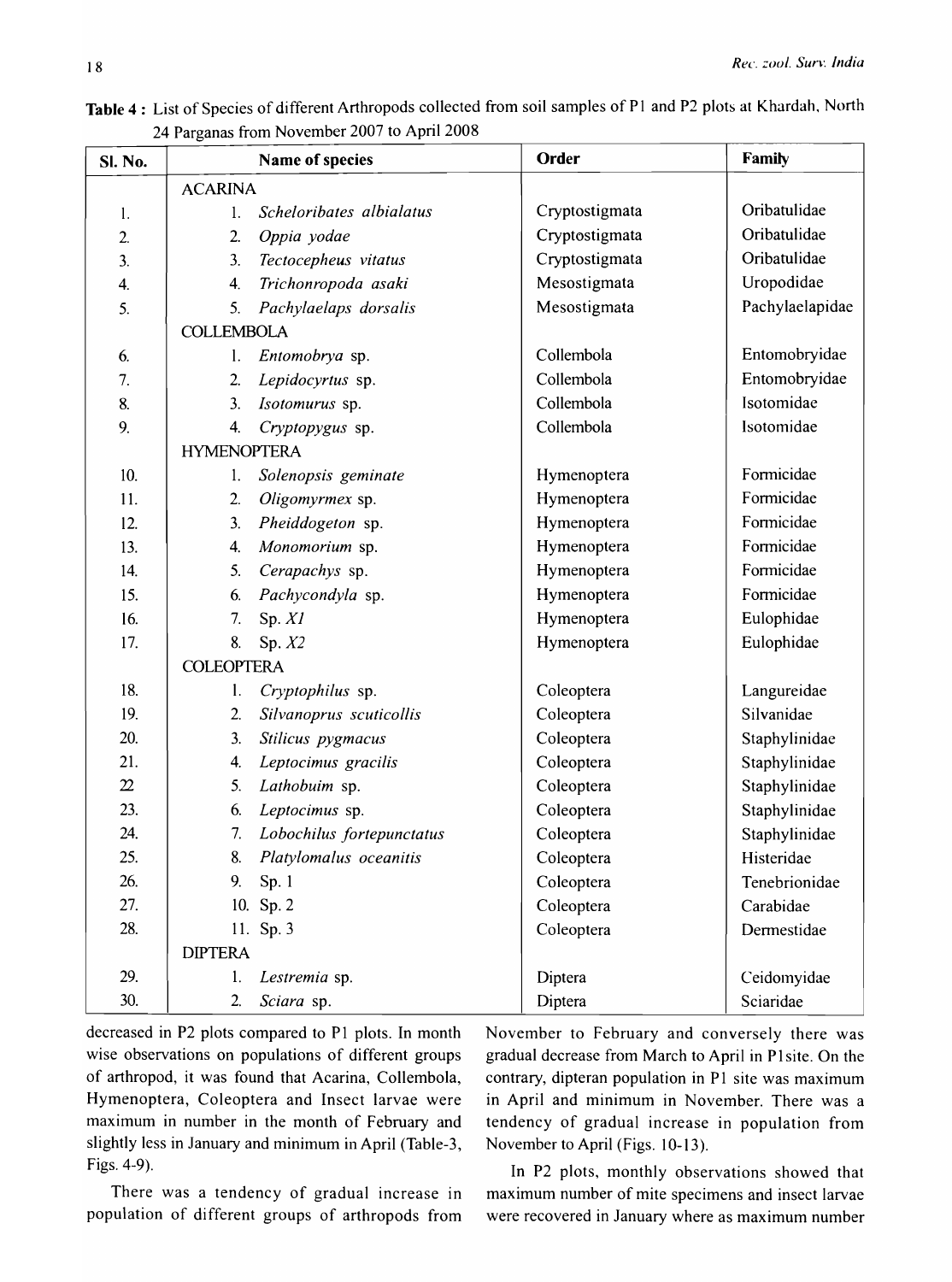of collembolan, hymenopteran and coleopteran insects were found to occur in Febmary. Dipteran population was more or less constant in November, March and April but decreased in December and January. Maximum number of coleopterans was found in the month of January and February (Figs. 14-20).

#### **DISCUSSION**

The similarity in faunal composition in two sites may he attributed to the fact that two sites were located very close to each other and in the same ecogeographical area. The dissimilarity in population fluctuation in two sites may be due to difference in nature of vegetation, agricultural practices like tillage and intermittent organic manuring by cow dung in the cultivated site.

Choudhuri and Roy (1972) and Hazra and Choudhuri (1983) reported an indirect influence of vegetation on collemholan population with the resultant increase in moisture holding capacity of soil. They also recorded high population of Collembola in P1 site in February may he due to rich humus and high moisture content (Edwards and Lofty, 1969, Sanyal. 1993).

The total population of arthropods as obtained from two sampling sites PI and P2 under the preview of the study when considered together showed numerical variation with change of three seasons like prewinter (November), winter (December and January) and premonsoon (Febmary- April). In the present study the population of Collenbola became maximum in January and Fehruary and minimum in April as was observed hy Macfadyen (1952), Choudhuri and Roy (1972), Sanyal and Bhaduri (1982). The winter peak of population of Acarina, Coleoptera, Hymenoptera and Collembola might he due to population spurt in winter in noncultivated (P1) plots. Such peaks were also observed in India by Choudhuri and Roy (1972), Pillai and Singh ( 1977), Sanyal ( 1981, 1988, (991) and Sanyal and Sarkar (1993). The soil arthropod species collected from two sites showed maximum number of species in coleoptera followed by hymenoptera, acarina, collembola and diptera (Table-4).

The pattern of month-wise variation appeared to be different in different orders which perhaps indicated the existence of different breeding periods. In both PI

and P2 sites the dominant microarthropod groups like Acarina, Coleoptera, Hymenoptera and Collembola showed their maximum peak in February (Hazra and Choudhuri, 1990). Such observation of spring peak might be due to presence of high humus concentration in PI plots and high organic manure like cow dung concentration in P2 plots and their decomposition due to increased soil moisture content and low soil temperature. Furthur, high Hymenopteran concentration in spring (February and March) and presummer month (April) in P2 plots was presumed to be due to their peak breeding period and their tolerance to high temperature (33.7°C) and low moisture content due to evaporation (Ghosh *et al., 1999).* 

Summer peak of dipterans in PI plots was due to optimum temperature and moisture for their breeding in humus rich soil. Maximum number of maggots was available near the decomposition sites (Hazra and Choudhuri, 1981, Joy and Bhattacharya, 1981, Mitra *et al.,* 1983, Ghatak and Roy, 1991, Sanyal, 1996). Gradual decrease in population concentrations of acarines, collemboles and coleopterans in PI plots in March and April was due to high rate of evaporation of soil moisture combined with low rainfall which led to a considerable reduction in number possibly through increased mortality of delicate and susceptible live forms. Information regarding population fluctuation and population concentration should always be recorded through over the years. So from the present preliminary study no definite conclusion on population fluctuation of soil microarthropods and their correlation with edaphic factors could be made. A clear picture could only be depicted after the work is completed.

#### **ACKNOWLEDGEMENTS**

The authors wish to express thanks to Dr. Suryasekhar Panigrahi, Head of the Department of Zoology, Vidyasagar College, Kolkata for providing necessary facilities and constant encouragement. They are also grateful to the Director, Zoological Survey of India, Kolkata for extending necessary permission for study in the Acarology laboratory. The services rendered by the scientists and staffs of Zoological Survey of India, Kolkata through identification of soil arthropods are also gratefully acknowledged.

## **REFERENCES**

Bhattacharya T. and Joy, S. 1978. A study of soil Arthropods community of four constructing site in Shantiniketan, West Bengal. 1. *Res. Visva Bharati,* 2 : 17-28.